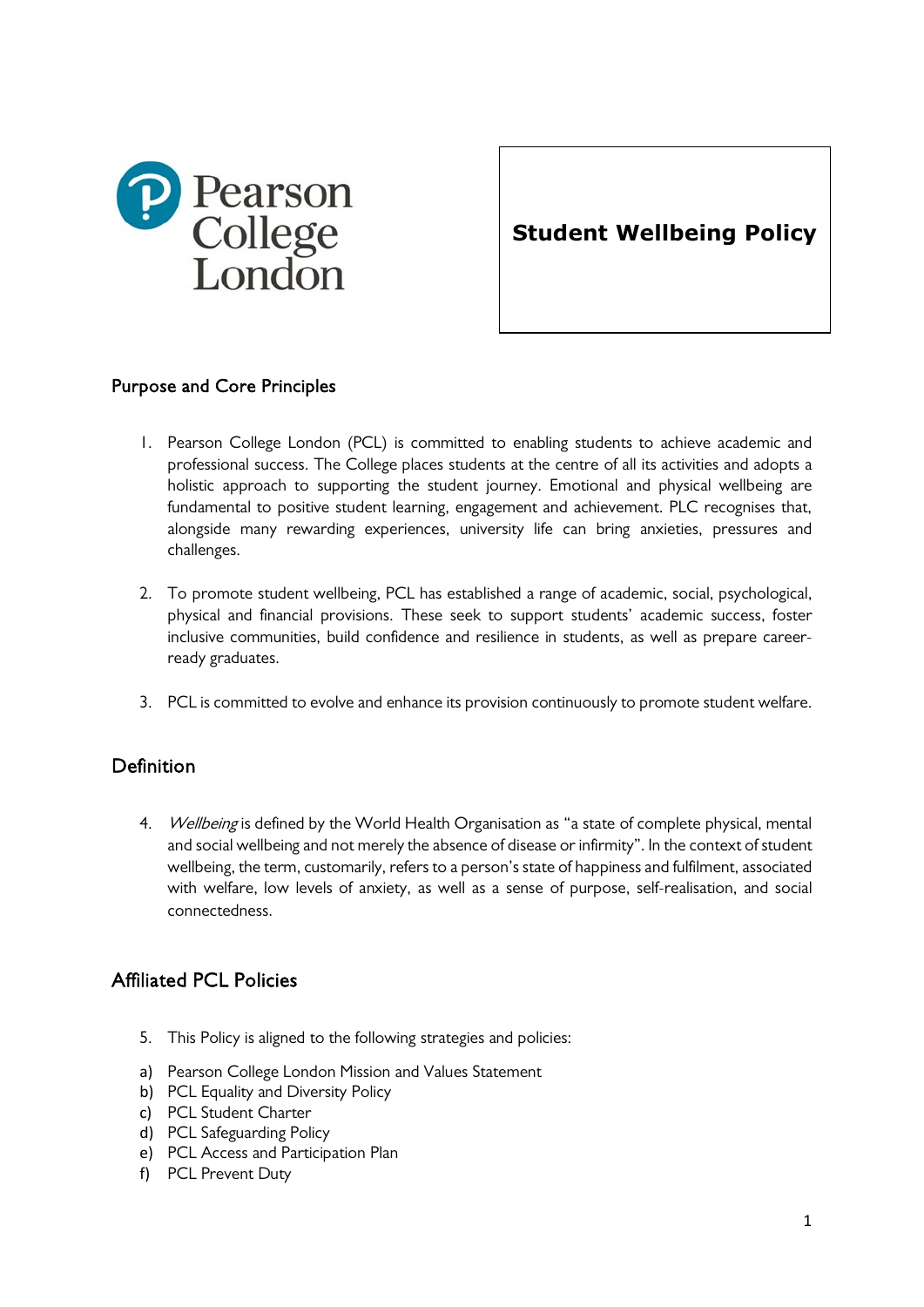- g) PCL Additional Learning Needs Policy
- h) PCL Hardship and Access to Learning Fund
- i) PCL Academic progress policies, including attendance, extenuating circumstances, interruption of studies etc.

# Academic Achievement

- 6. PCL commits to provide student-centred, academically enriching, industry-focussed education which supports personal achievement. The College, further, seeks to pro-actively mitigate learner anxiety and assist students who need additional support to thrive.
	- a) Flexible, inclusive, industry-focused programmes support a diversity of student journeys, learning interests and career aspirations.
	- b) A contemporary, adaptive, purpose-build learning environment of physical and online resources supports effective academic engagement and skills development.
	- c) Comprehensive digital learning resources, with tailored adaptations to facilitate student access.
	- d) Self-managed independent learning embedded in programme design enables students to tailor their education to their personal academic and professional interests.
	- e) Personal Tutors advise students on academic and pastoral issues, and signpost students to additional College-based or external agency support.
	- f) Additional Learning Support assists students with specialised learning and assessment provision for a range of disabilities and/ or learning difficulties.
	- g) Study Skills support promote good academic practice, digital literacy, and achievement in research and academic writing.
	- h) Academic progress policies support students with exceptional circumstances.
	- i) Opportunities to accelerate, decelerate, transfer between programmes and modes of study allow students to adapt their learning to their individual preferences and personal circumstances.
	- j) Specialised disability awareness and inclusive learning development for staff.

#### Social Community

7. A range of provision seeks to foster student integration, and a sense of belonging and social connectedness in students.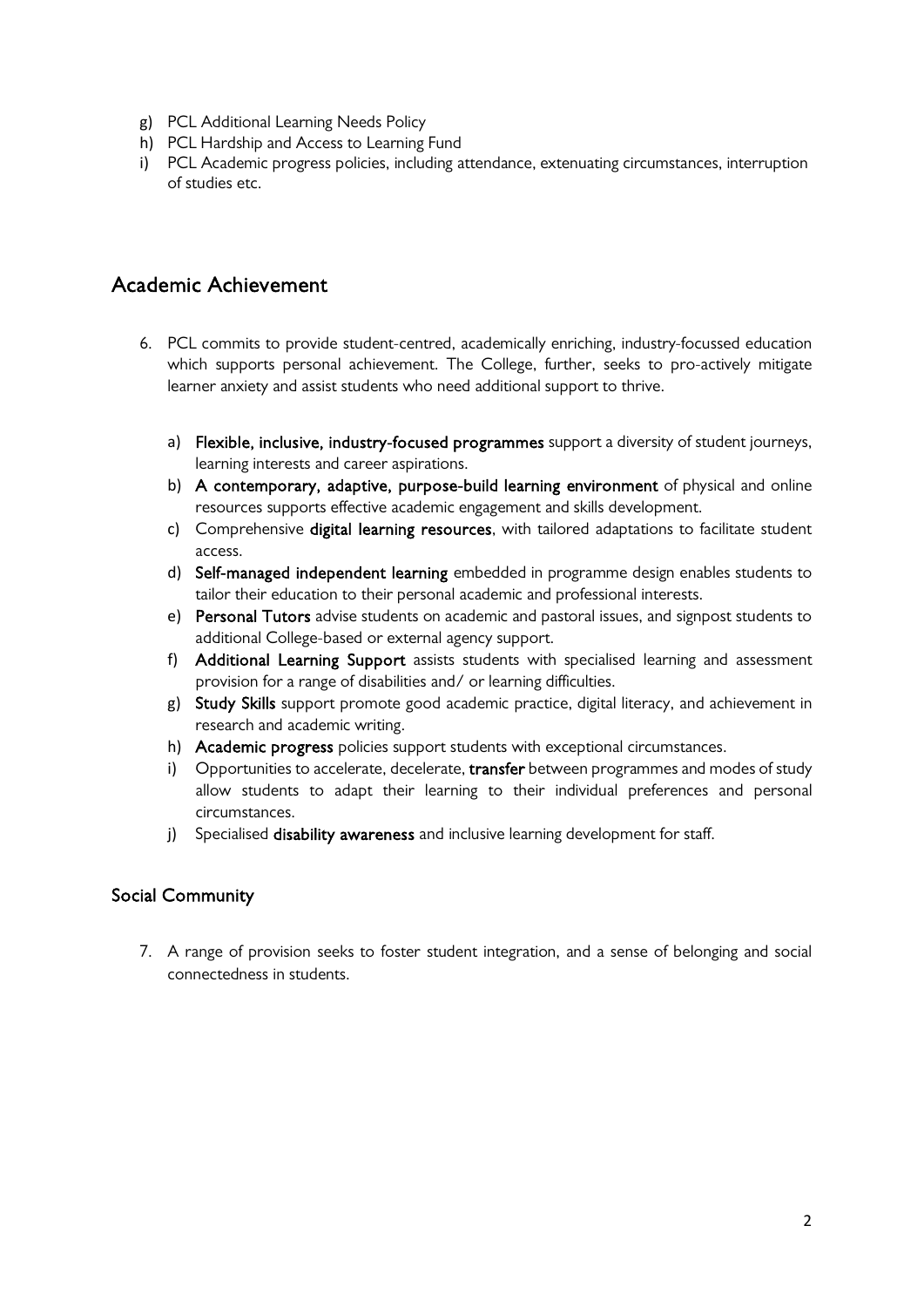- a) As well as screening applicants, admissions workshops give students a taster of study at PCL, and start a learning community before enrolment.
- b) Clear pre-arrival information and engaging, tailored induction facilitate students' transition into College life.
- c) PCL's pedagogy fosters collaborative working and commercial awareness.
- d) Appropriate measures safeguard the welfare of children and vulnerable adults.
- e) Partnership with students on College initiatives and developments empowers students to influence positive changes to their learning experience and environment.
- f) The design of communal spaces fosters socialisation and collaborative working.
- g) Student tutor academic partnerships lead to publications and international conference presentations.
- h) Pearson College Student Association (PCSA) represents the student body and organises student events, sports, and societies.
- i) Student Representation is embedded in all aspects of College governance as an essential conduit of the student voice and a continuous opportunity to enhance the student academic and pastoral experience.
- *j*) Student Ambassadors work with prospective students, faculty, external organisations, and industry partners on outreach activities and College events, thereby positively influencing the experience of applicants and students, as well as, themselves, gaining valuable transferrable skills.
- k) Inclusivity and Wellbeing Student Ambassadors work on initiatives that promote wellbeing, foster an inclusive community and support students from under-represented groups who would benefit from such peer engagement.
	- l) Programme of events ranging from industry engagement through suicide prevention awareness to health and wellbeing promotion.
	- m) Student Central membership for PCL students provides access to over 40 student clubs and societies.
	- n) Tailored career development opportunities, including talent development, internships, industry networks and events, support for enterprise, success and employability programme for students from under-represented groups.
	- o) Prevent Duty monitoring deters students from being drawn into terrorism, while safeguarding PCL's students and staff, and protecting freedom of expression.
	- p) Student Experience Team support the Pearson College Students Association, promote the student voice, facilitate student engagement in opportunities for student members of the College, and run student-facing initiatives which seek to engender a collegiate and connected student community.
	- q) Mentorship and buddy schemes support student transitions, student sense of belonging and student success.

#### Psychological Wellbeing

- 8. PCL offers tailored, specialised assistance to students who need support to achieve their potential.
- *a)* Specialised Counselling Service for students experiencing challenging life events.
- *b)* Signposting to appropriate external agencies for targeted assistance.

Mental Health Awareness training for College staff.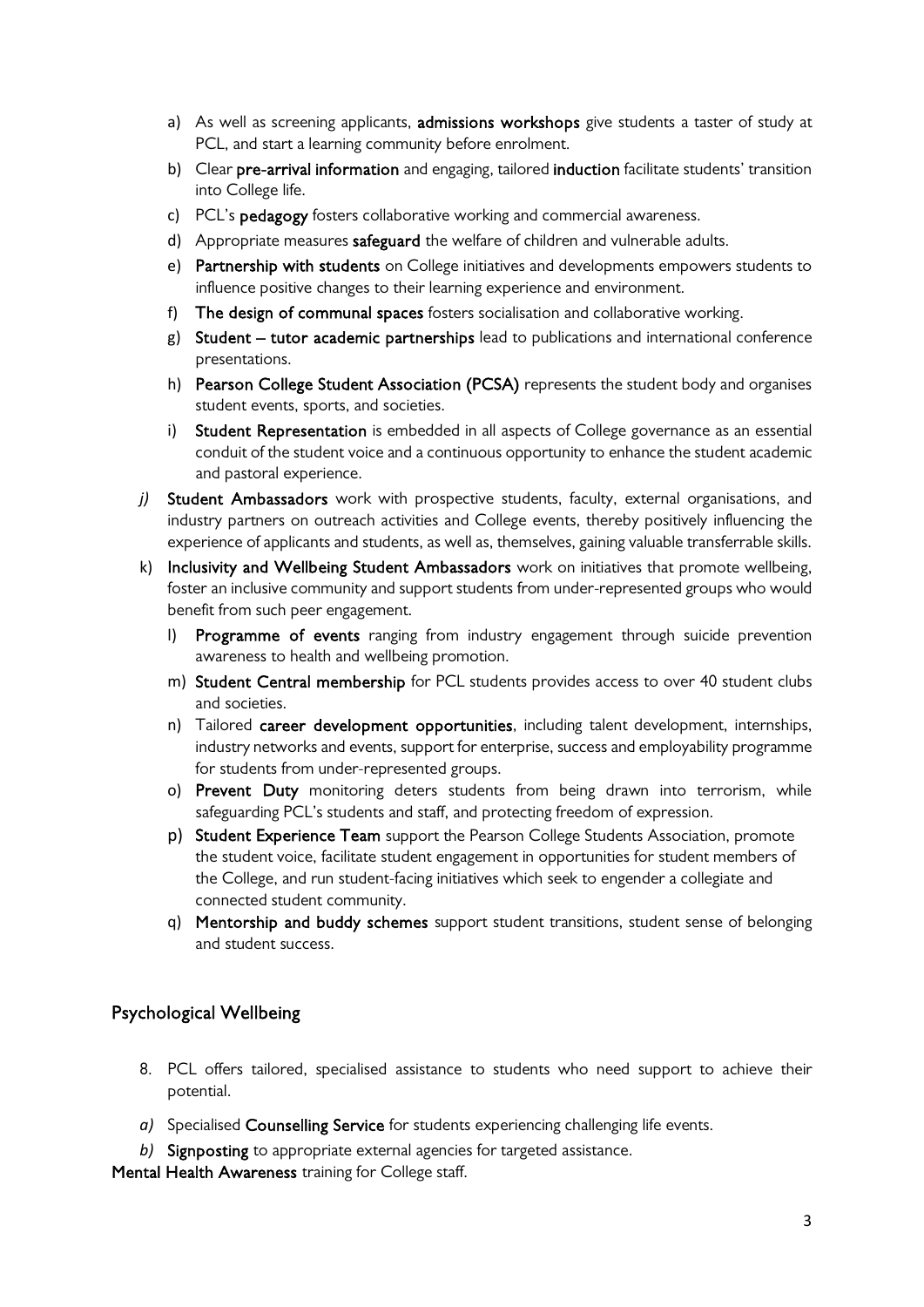## Physical Fitness

- 9. PCL recognises the positive effects of physical fitness on health and wellbeing and encourages students to exercise and participate in sport.
	- a) Student Central membership for PCL students offers access to a fully-equipped gym, fitness classes and an indoor pool in central London.
	- b) PCSA sports society and netball team offer students opportunities to keep fit, de-stress and work as a team.
	- c) The College's One90 Calorie 'Conscious' Building and app encourage the use of stairs as a way to exercise while at College.
	- d) Virtual fitness programme for students.

#### Financial Assistance

- 10. PCL makes a range of provisions to remove financial barriers to students benefiting from higher education.
- a) Student Services offer advice and information on a wide range of topics centred around College life, including admissions, accommodation, finance, module and course transfers and exam arrangements.
- b) Bursaries and fee waiver schemes for students from low-income backgrounds and students with experience of care to encourage participation in higher education.
- c) Hardship Fund for students in unforeseen financial difficulty.
- d) Travel Grant for low-income and care experienced students to attend admissions workshops.
- e) Laptop and Internet Grant for low-income and care experienced students.
- f) Laptop loans for students in temporary need.

#### Roles and responsibilities

11. The following have responsibility for wellbeing provision:

The Principal has overall responsibility for the College's student wellbeing provision.

The Vice Principal (Academic Quality and Enhancement) oversees the services and measures that contribute to student wellbeing.

PCL's Schools are responsible for inclusive programme design, industry-relevant education and networks, and academic, pastoral and study support for students.

The Head of Student Services has management oversight of the provision of student advice, support, additional learning needs and counselling.

The Deputy Vice-Principal (Academic Affairs) oversees safeguarding, Prevent duty monitoring, the College's access and participation commitments, the information published to students, and also liaises with the PCSA over student representation and student consultations on institutional enhancements.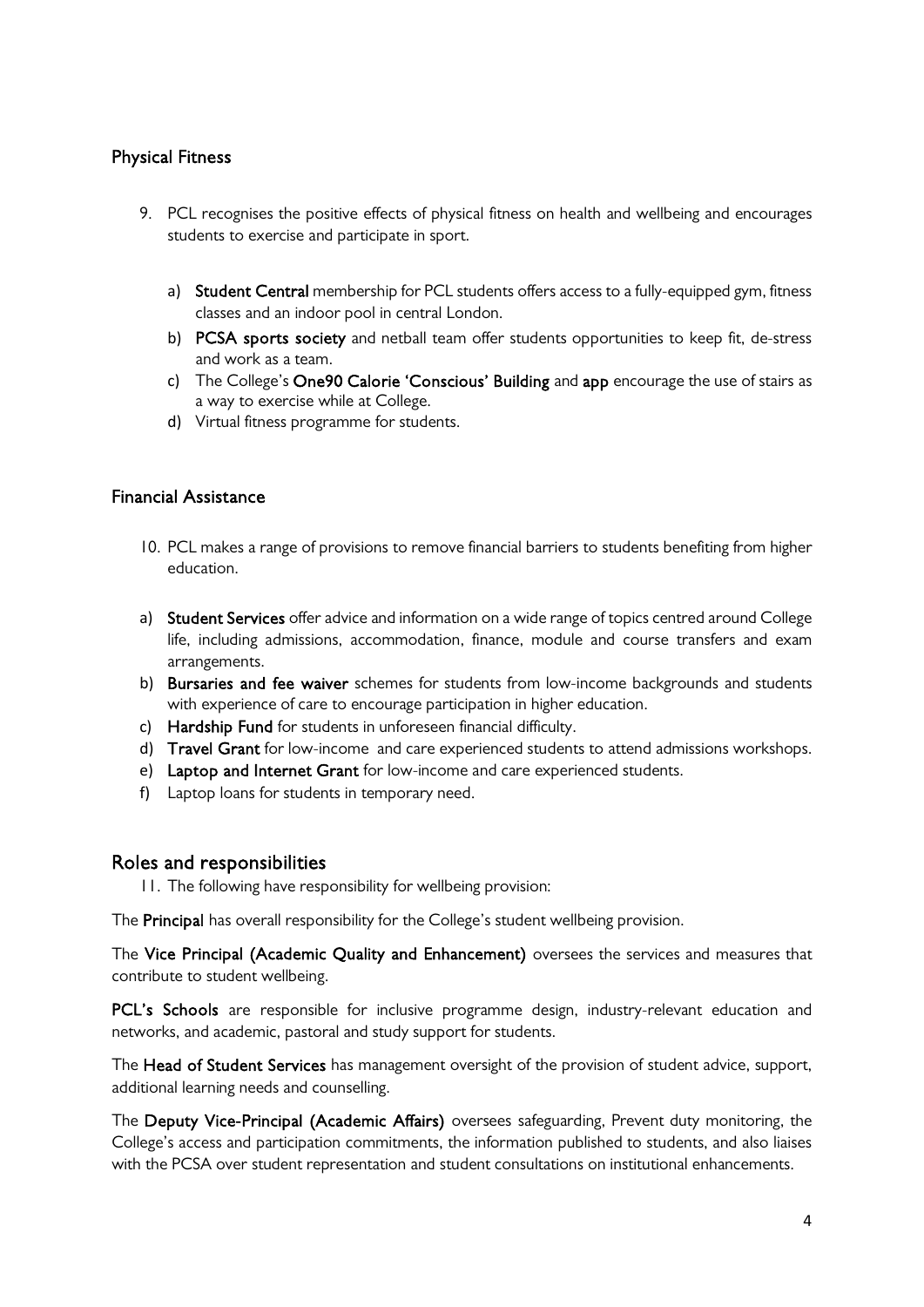The Vice Principal (Industry Relations) is responsible for employer engagement, talent development and enhancing the social environment.

The President of the Students' Association is responsible for student clubs and societies and student engagement with institutional developments.

The Head of Library Services is responsible for the provision of comprehensive, relevant and accessible learning resources.

The Student Counsellor offers confidential counselling to students in need.

The Student Support Administration Manager supports students with additional learning needs and monitors attendance.

#### Monitoring and Review

12. This policy will be reviewed annually by REC.